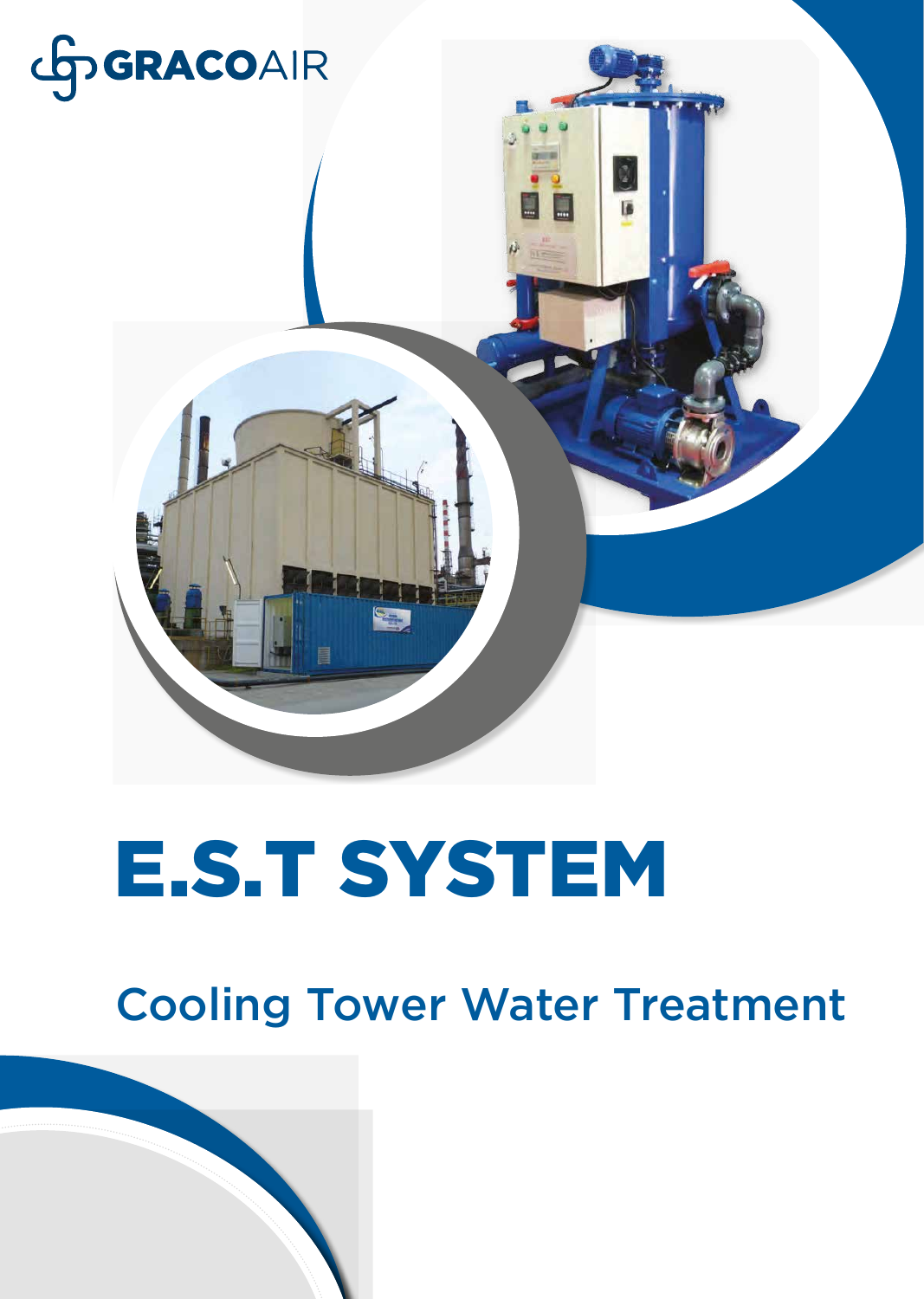#### **E.S.T - Electrochemical Scale Treatment System for cooling towers**

#### Addressing Cooling Towers Problems

Where there is a need for cooling water, four factors cause concern for engineers and plant management: Corrosion, Scale, Bio-fouling and Algae Together, they cause major problems including:

- Health hazards
- Increased electricity and water consumption
- Reduction in cooling efficiency
- Reduced equipment life expectancy

Until now, the common method of treatment for these problems entailed the use of chemicals which are expensive, environmentally unfriendly and don't guarantee results.

#### **E.S.T Provides the Right Solution**

State of the Art System

The Electrochemical Scale Treatment System (E.S.T) is a state of the art, patented system which prevents scaling, alga and corrosion.

#### Electrochemical Process

Using a unique electrochemical process , the E.S.T system actively, efficiently and cost effectively deals with the problems associated with cooling water systems without using harmful chemicals.

#### **E.S.T - One System, Many Benefits**

Multiple solutions and benefits in one system: Save up to 60% on operational costs:

- savings on chemicals
- decrease in water usage
- lower energy costs
- reduction in labor costs

#### Green Technology

- No chemical feeds or discharge
- Water can be recycled and reused for irrigation

#### Scale and Corrosion Control

- All precipitation of salts occurs in the reaction chamber
- No scale in the system heat exchangers
- Control over corrosion potential due to low aggression of water

#### Longer system lifespan

Cooling system works better and longer

Full control and supervision

Performance is monitored with complete control of all parameters







Annual savings - reuse of water for irrigation (USD)

Annual savings - chemicals (USD)

#### Basic assumptions:

- Savings calculation is based on actual case stusies done by Elgressy Engineering Ltd.
- $\cdot$  Chemicals cost: 0.3\$/m<sup>3</sup> (make up water)
- $\cdot$  Water cost = 1.5\$/m<sup>3</sup> (including sewage disposal costs)
- Tower operation: 2000 hrs/yr.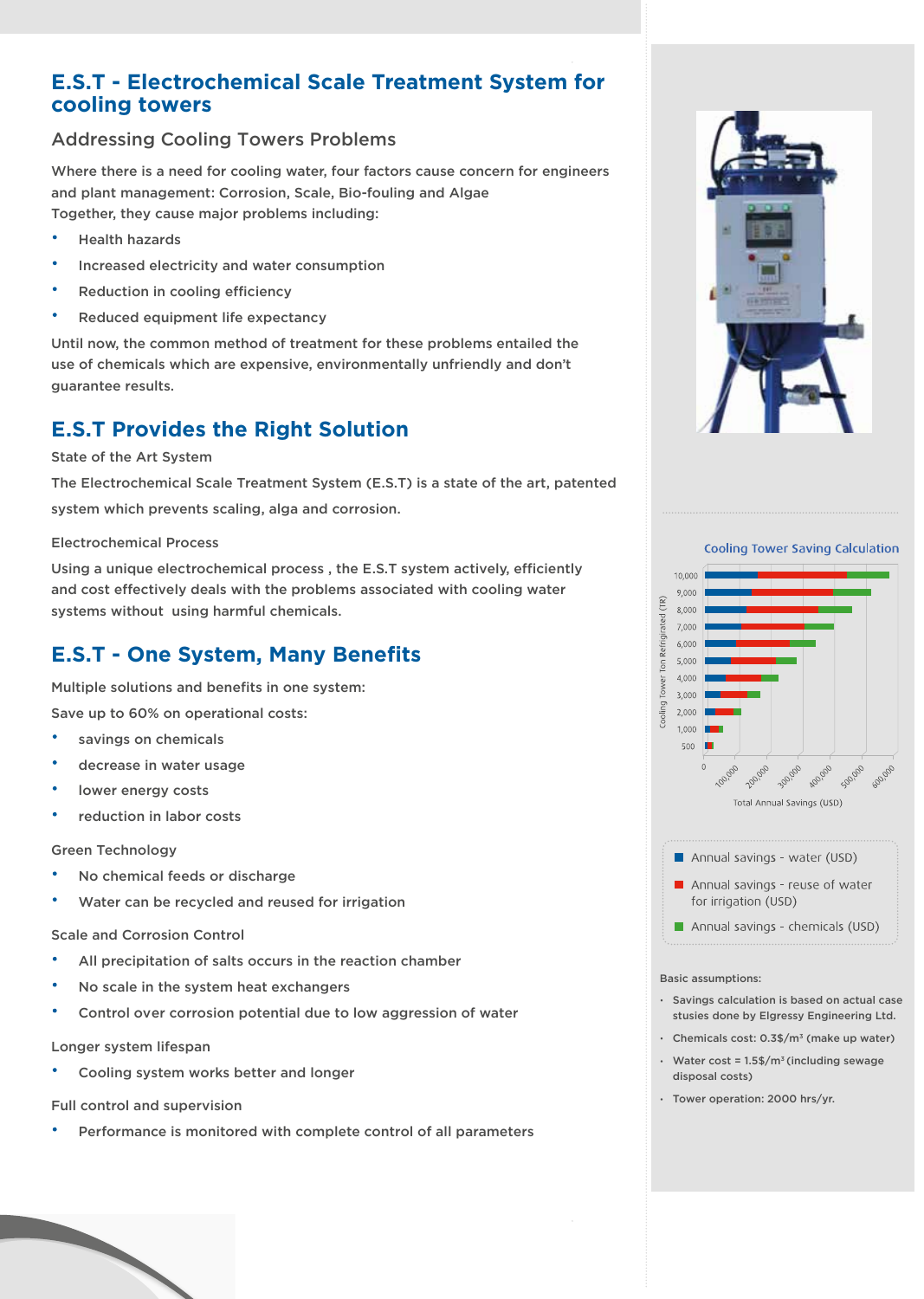

#### **E.S.T – The Electrochemical Process**

The E.S.T System is connected to the cooling system or the cooling tower externally so no intervention in the system is needed. This significantly reduces installation costs andtime. A reaction tank, with electrodes (anodes) installed inside, acts as a cathode.

The reaction tank is connected to the cooling tower via a circulaton pump, and the water is circulated from the cooling tower basin to the reaction tank and back to the cooling tower.

The anodes installed in the tank are constructed from titanium coated wi th nickel oxide, an exc lusive Elgressy patent.

DC current passes from the cathode, through the electrolyte (water) in the reaction tank, to the anodes and produces OH  $^{\wedge}$ - ions, which causes a rise in the pH level near the reaction tank walls. This causes scale to precipitate on the tank walls.

The scale that accumulates on the walls of the reaction tank is extracted by a scraper which is controled by a pump.

OH+ ions that remain near the anodes cause a decrease of pH levels and produce oxidants which disinfect the water.

Maintenance and control of the E.S.T system is performed on site with constant access to all figurers and parameters relating to water quality and system performance online. The Elgressy support team is available to provide on-line support and solutions.

creates an environment that prevents the development of harmful micro-organisms.



- 1. Scraper
- 2. Electrodes
- 3. Scraper Motor
- 4. Power Supply
- 5. Reaction Tank
- 6. Drain valve
- 7. Inlet valve (optional)

#### **External connection of the EST system to the cooling tower**



**OD GRACOAIR**